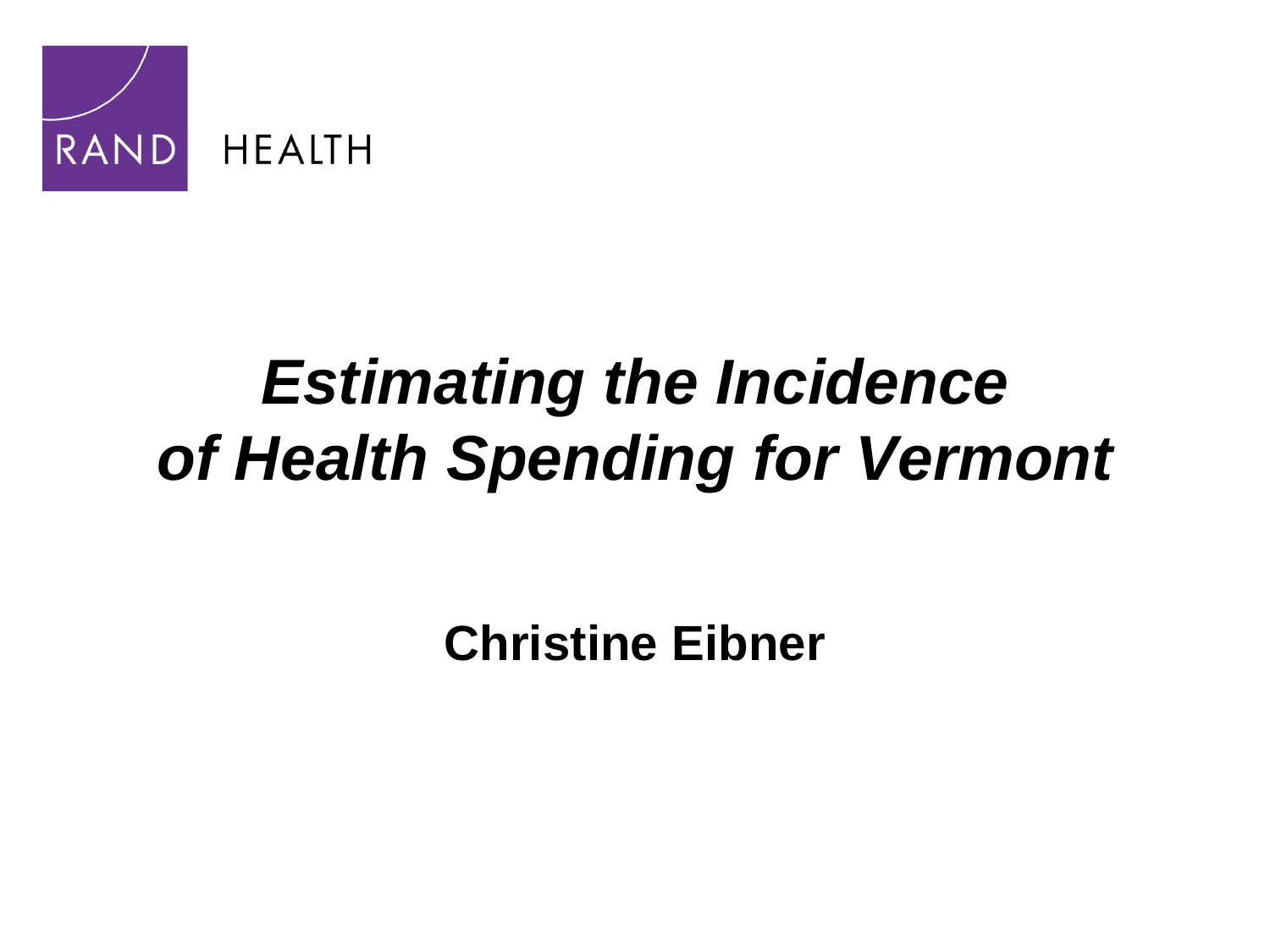# *Project Goals*

- **Estimate health spending for Vermont residents**
	- **Baseline in 2012 (pre-Affordable Care Act)**
	- **Estimate in 2017 (post-Affordable Care Act)**
- **Determine who pays for care**
	- **Nominal incidence: who is writing the check for the state's portion of Medicaid spending (e.g. the state treasury)**
	- **Economic incidence: who is really paying for the state's portion of Medicaid spending (e.g. the taxpayer)**
- **Assess whether the system is equitable**
	- **Vertical Equity: Do higher-income people pay more than lower-income people**
	- **Horizontal Equity: Do people with the same income pay the same amount?**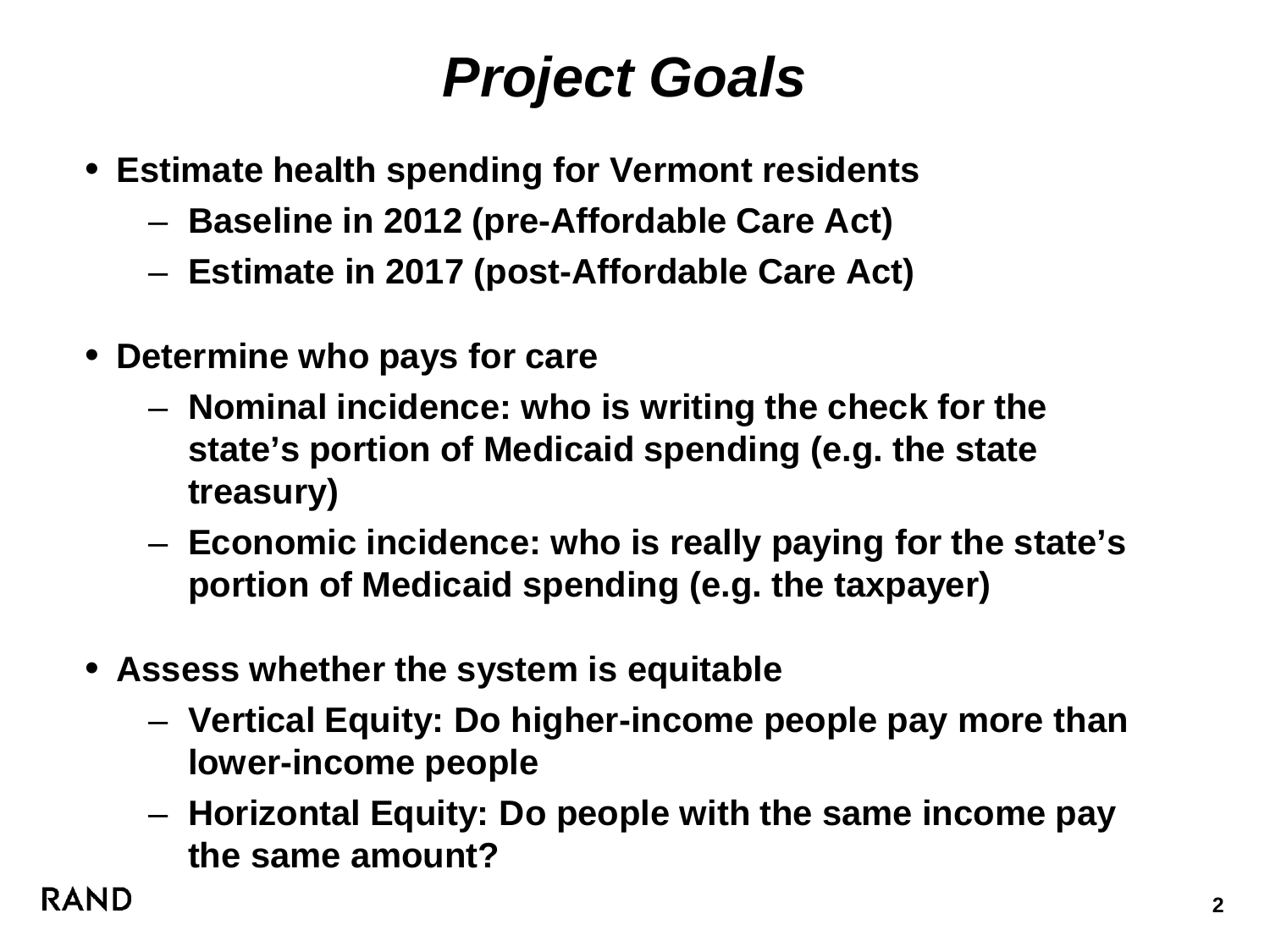# *Analytic Approach*

- **Use Vermont-specific data to estimate health insurance enrollment and health care spending among Vermont residents in 2012**
- **Use RAND's COMPARE microsimulation model to predict how health insurance enrollment and spending patterns will change in 2017 under current law, including any ACA effects**
- **Estimate the contributions from various financing sources for predicted expenditures** 
	- **Premiums or premium contributions (including contributions made by employers)**
	- **Out-of-pocket spending**
	- **Federal and state subsidy spending (including ACA)**
	- **Medicaid**
	- **Medicare**
	- **Other public health programs**
- **Allocate spending across individuals, by income and other characteristics**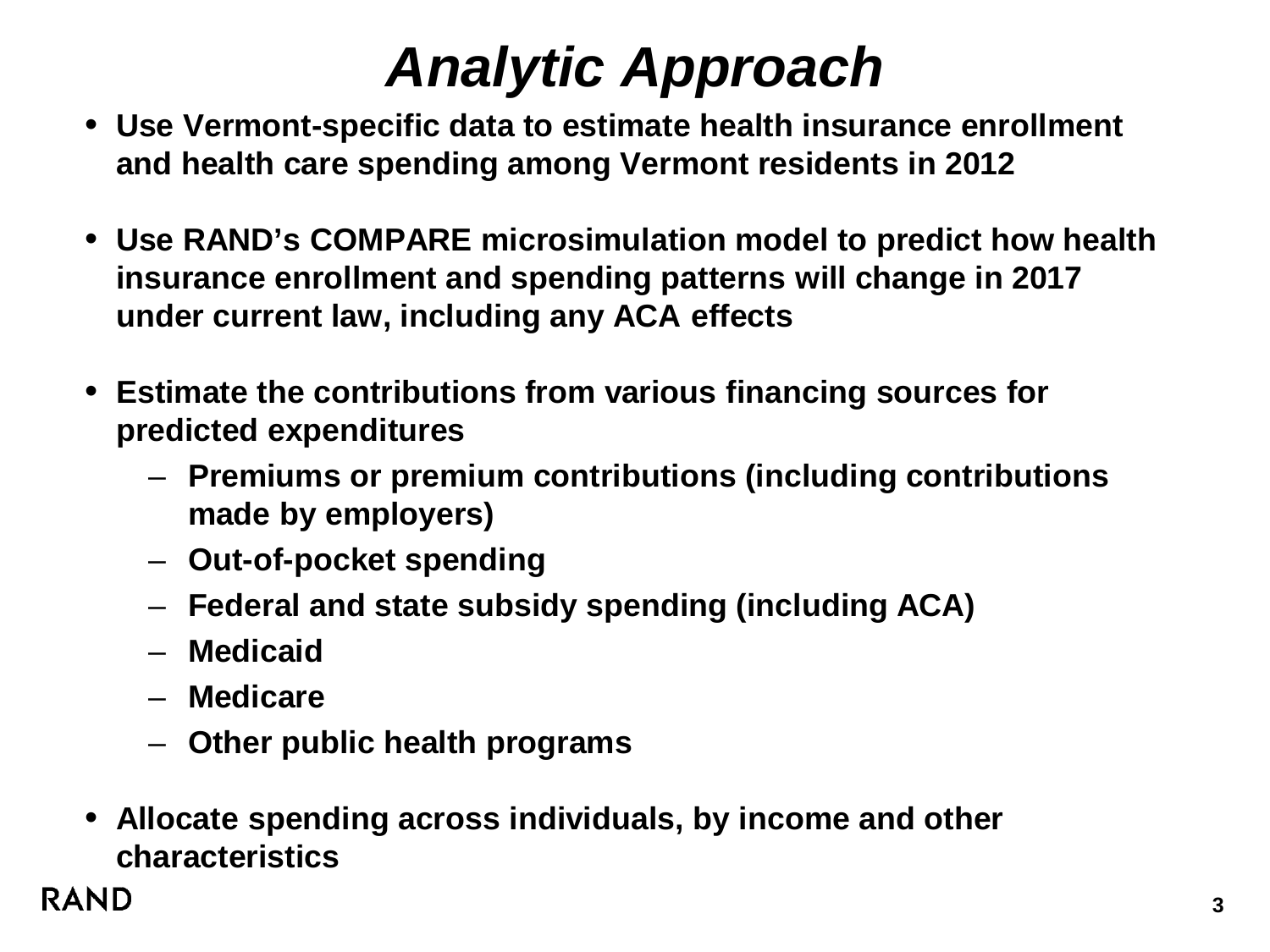# *We Mapped Spending for Public Programs Back to Tax Sources*

**Example: Medicaid Spending** 

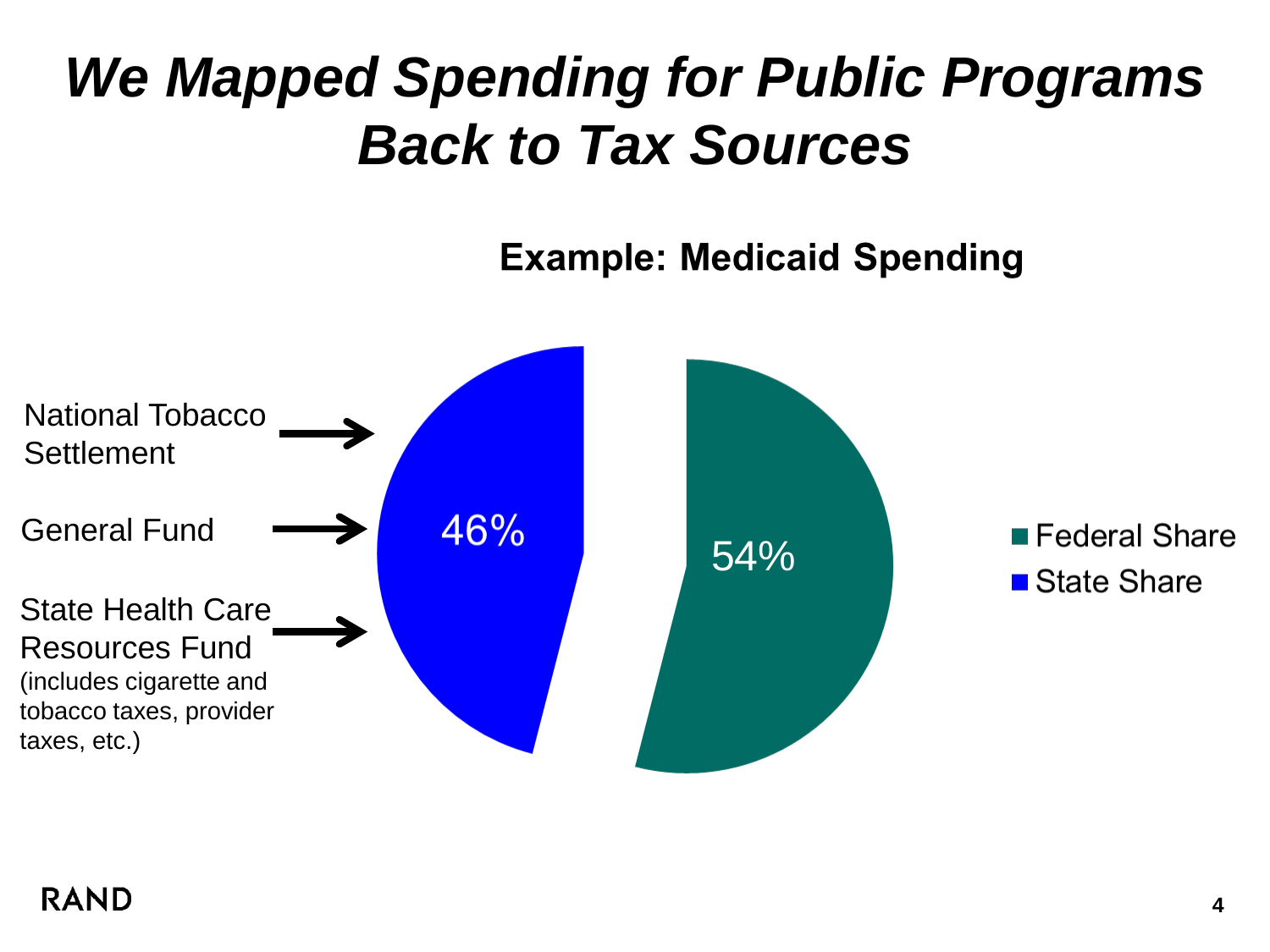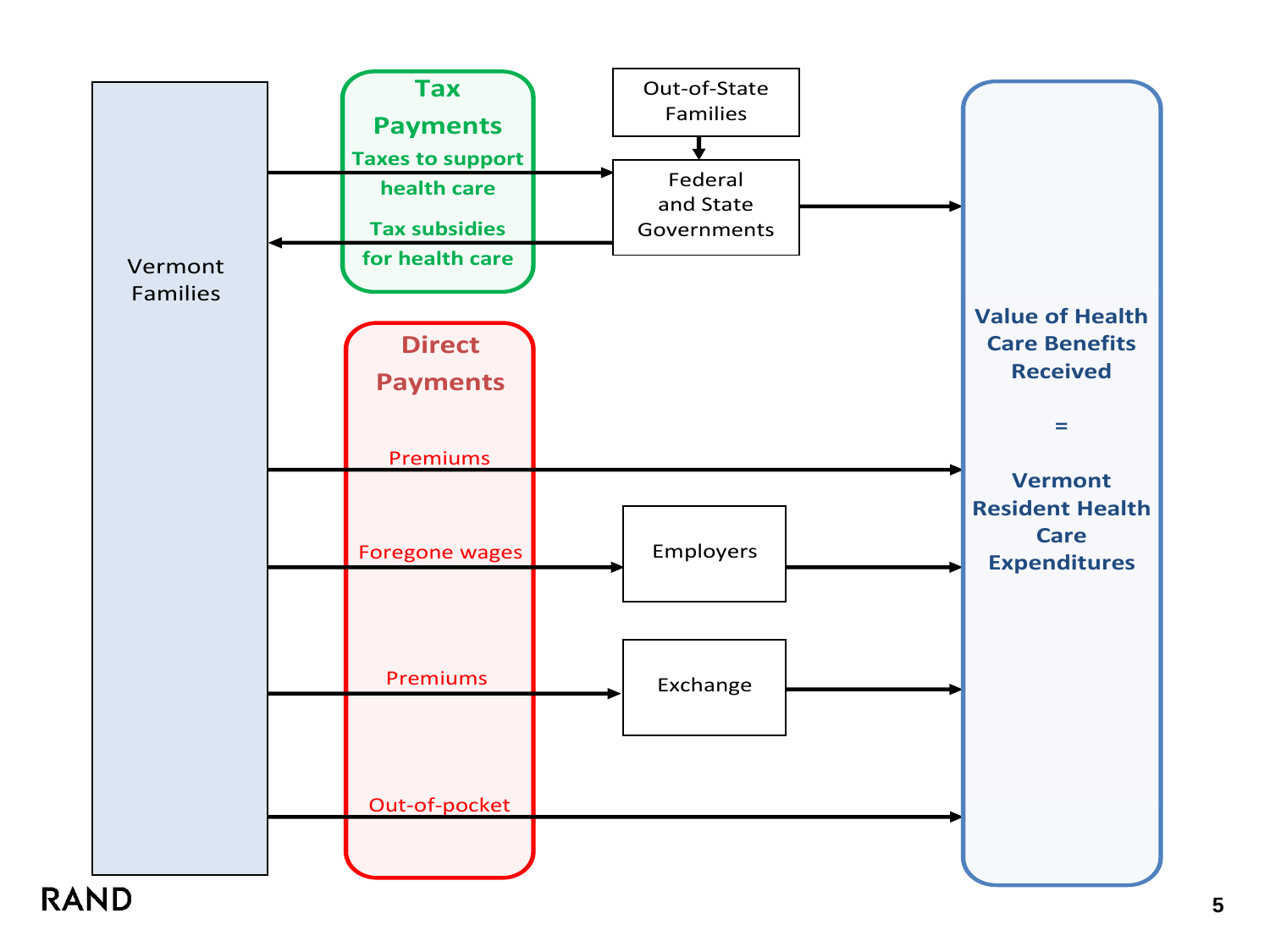# *Some Terminology*

- **Payments:** Payments made by Vermont residents to support health care consumptions. This includes
	- Direct payments
	- Net tax payments (taxes paid minus tax benefits received)
	- Does not necessarily equal Vermont resident expenditure (because some spending is financed through net federal inflows)
- **The value of health benefits received:** Value of the health insurance policy (e.g. the premium), or the value of a public program (Medicare, Medicaid), plus the value of out-of-pocket medical spending, plus the value of any additional public health spending the individual may receive
	- Equals Vermont resident expenditure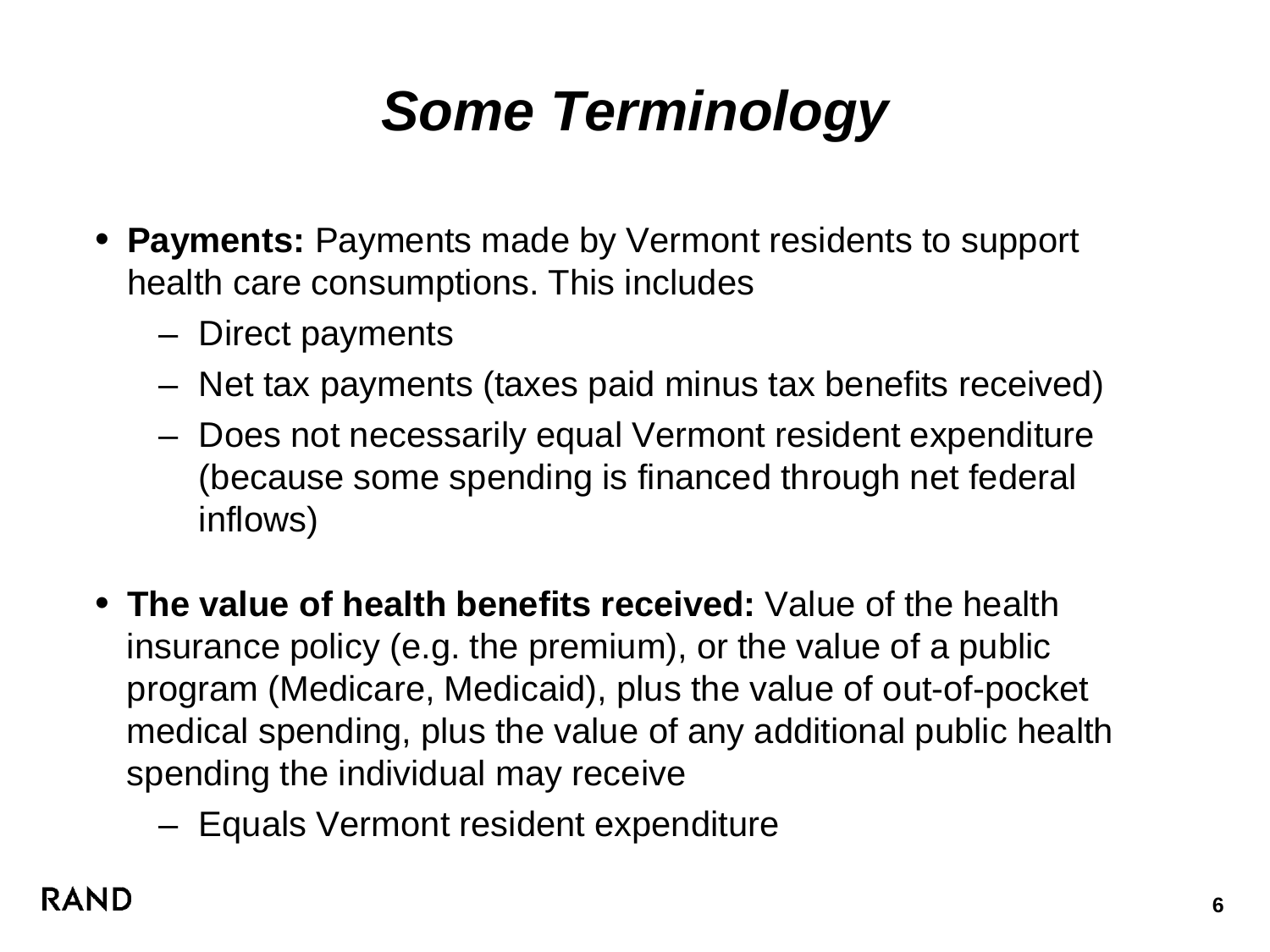#### *Data Sources*

- **Vermont Household Health Interview Survey (VHHIS)**
- **Vermont Health Claims Uniform Reporting and Evaluation System (VHCURES)**
- **State administrative data on taxes paid**
- **2013 Fringe Benefit Survey (from VT's Department of Labor)**
- **Vermont specific reports and analyses (e.g., Expenditure Analysis)**
- **Other state and federal data sources needed to fill gaps**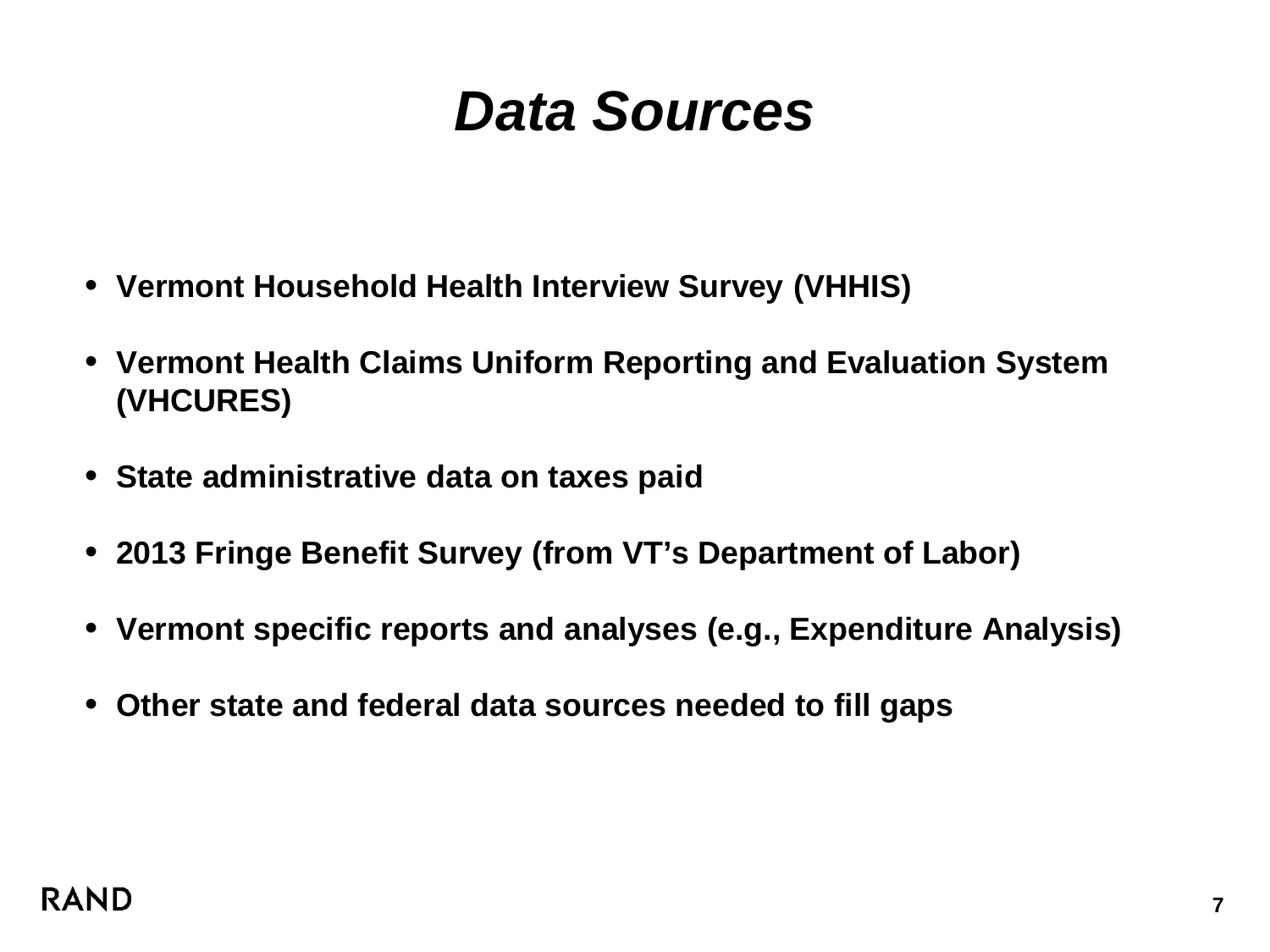# *Total Expenditure (Value of Health Benefits Received) In Vermont: Nominal Incidence, millions of dollars*

|                                | 2012    | 2017    |
|--------------------------------|---------|---------|
| <b>Employer Insurance</b>      | \$1,690 | \$2,034 |
| <b>Employee Contributions</b>  | \$407   | \$496   |
| <b>Employer Contributions</b>  | \$1,283 | \$1,538 |
| Medicare                       | \$1,074 | \$1,440 |
| Medicaid/CHIP/VHAP             | \$1,246 | \$1,661 |
| Non-group/Catamount/Exchange   | \$85    | \$359   |
| <b>Out of Pocket</b>           | \$720   | \$944   |
| <b>Other State and Federal</b> | \$270   | \$373   |
| Total                          | \$5,084 | \$6,810 |

NOTES: Other state and Federal spending includes DVHA appropriations, disproportionate share hospital (DSH) payments, and non-Medicaid health-related appropriations.

#### **RAND**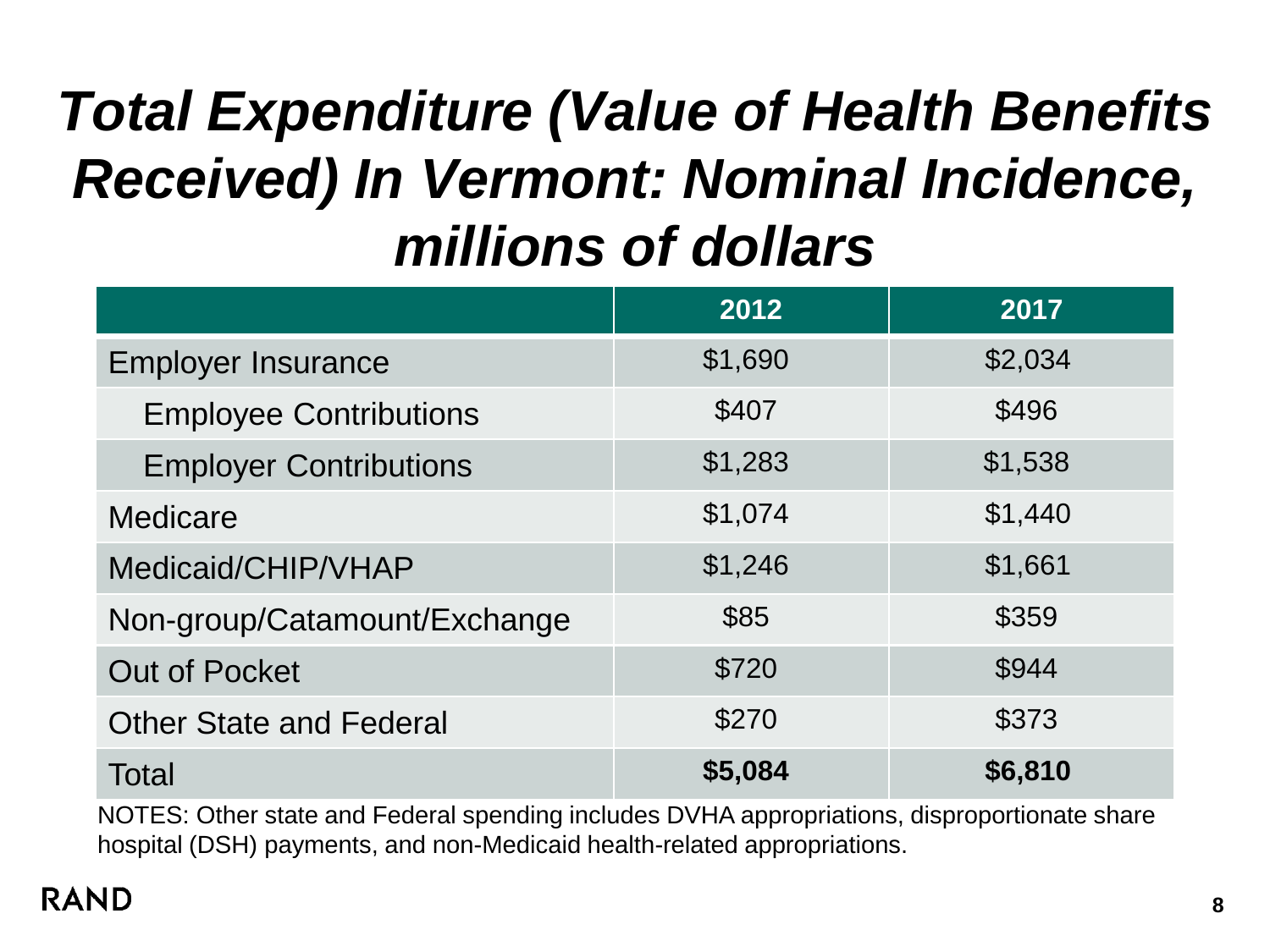#### *Total Expenditure (Value of Health Benefits Received) in Vermont: Economic Incidence millions of dollars or percentage*

|                                                               | 2012       |            | 2017    |         |
|---------------------------------------------------------------|------------|------------|---------|---------|
| <b>Total payments by Vermont</b><br>residents                 | \$3,602    | 71%        | \$4,666 | 69%     |
| <b>Direct payments</b>                                        | \$2,670    | 53%        | \$3,592 | 53%     |
| <b>Tax payments</b>                                           | \$932      | 18%        | \$1,073 | 16%     |
| Corporate income tax payments by<br><b>Vermont businesses</b> | \$55       | $1\%$      | \$79    | 1%      |
| Vermont state tax payments by<br>out-of-state residents       | $\sqrt{5}$ | $< 1\%$    | \$6     | $< 1\%$ |
| Net federal government inflows                                | \$1,412    | <b>28%</b> | \$2,044 | 30%     |
| <b>Retiree health incidence</b>                               | \$10       | $< 1\%$    | \$15    | $< 1\%$ |
| <b>TOTAL</b>                                                  | \$5,084    | 100%       | \$6,810 | 100%    |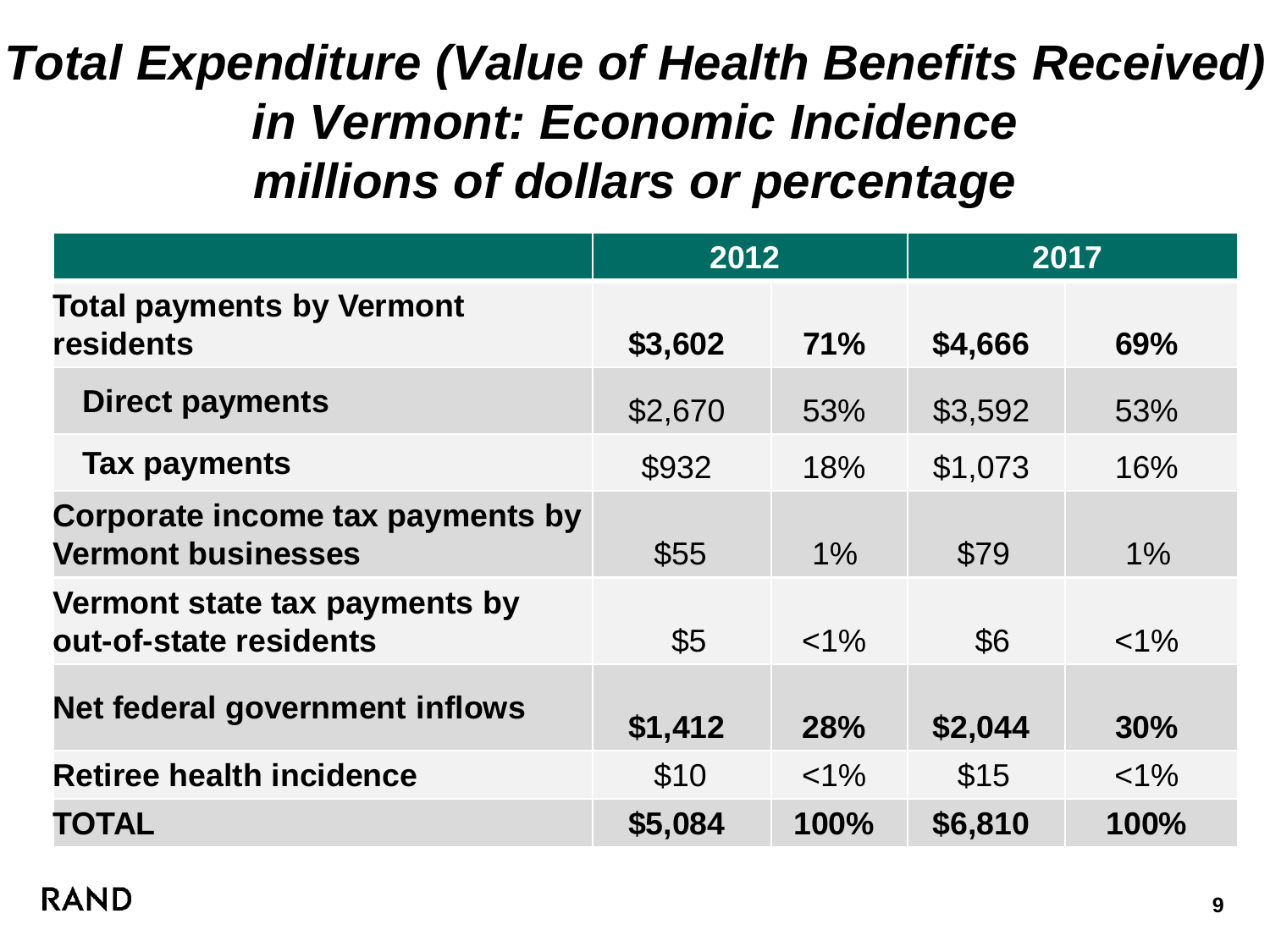#### *Per Capita Payments, By Income, 2017*



**RAND** 

Per Capita Payments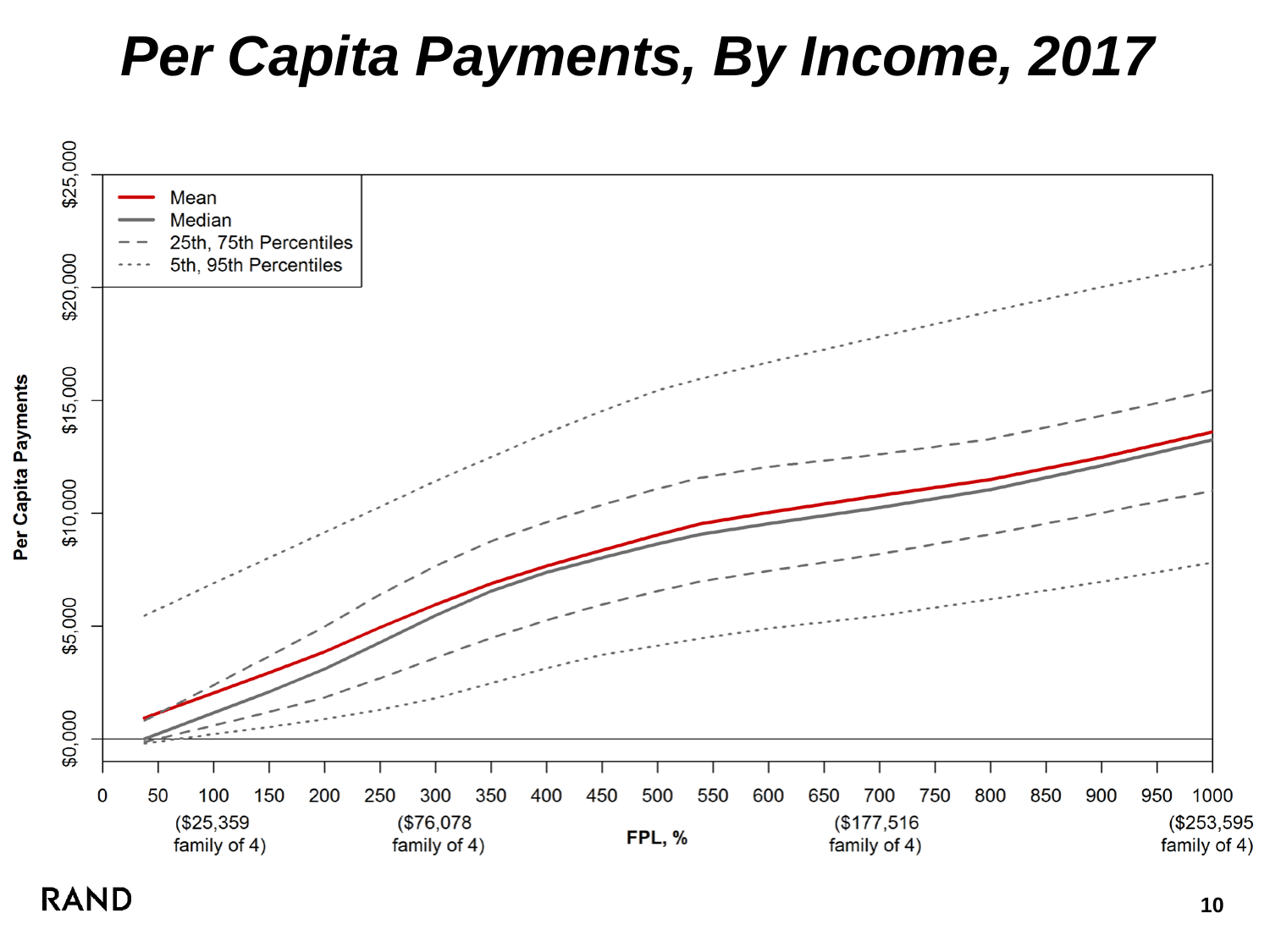# *Value of Health Benefits Received, by Income, 2017*



**RAND**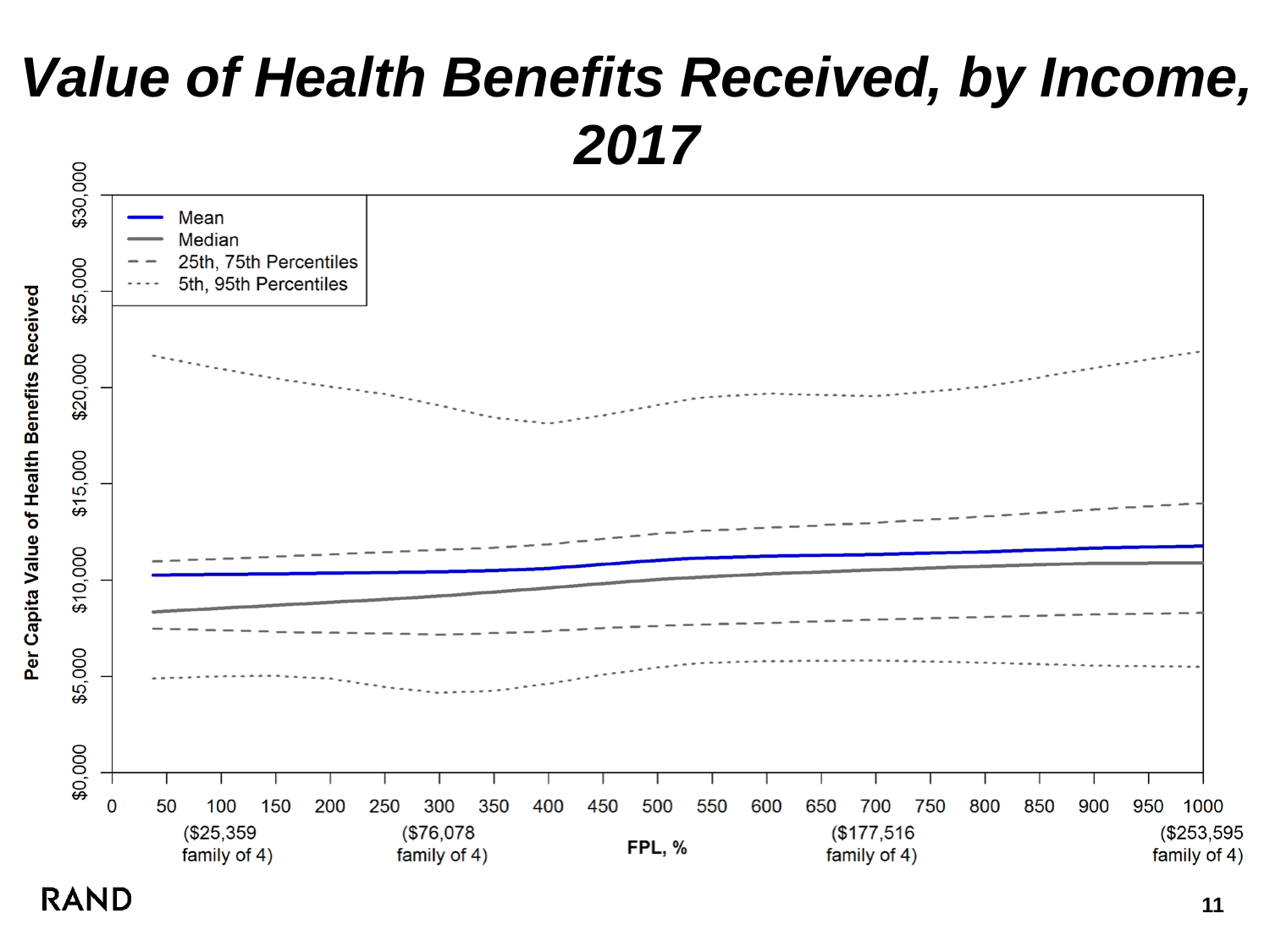# *All But Highest Income Residents Receive*

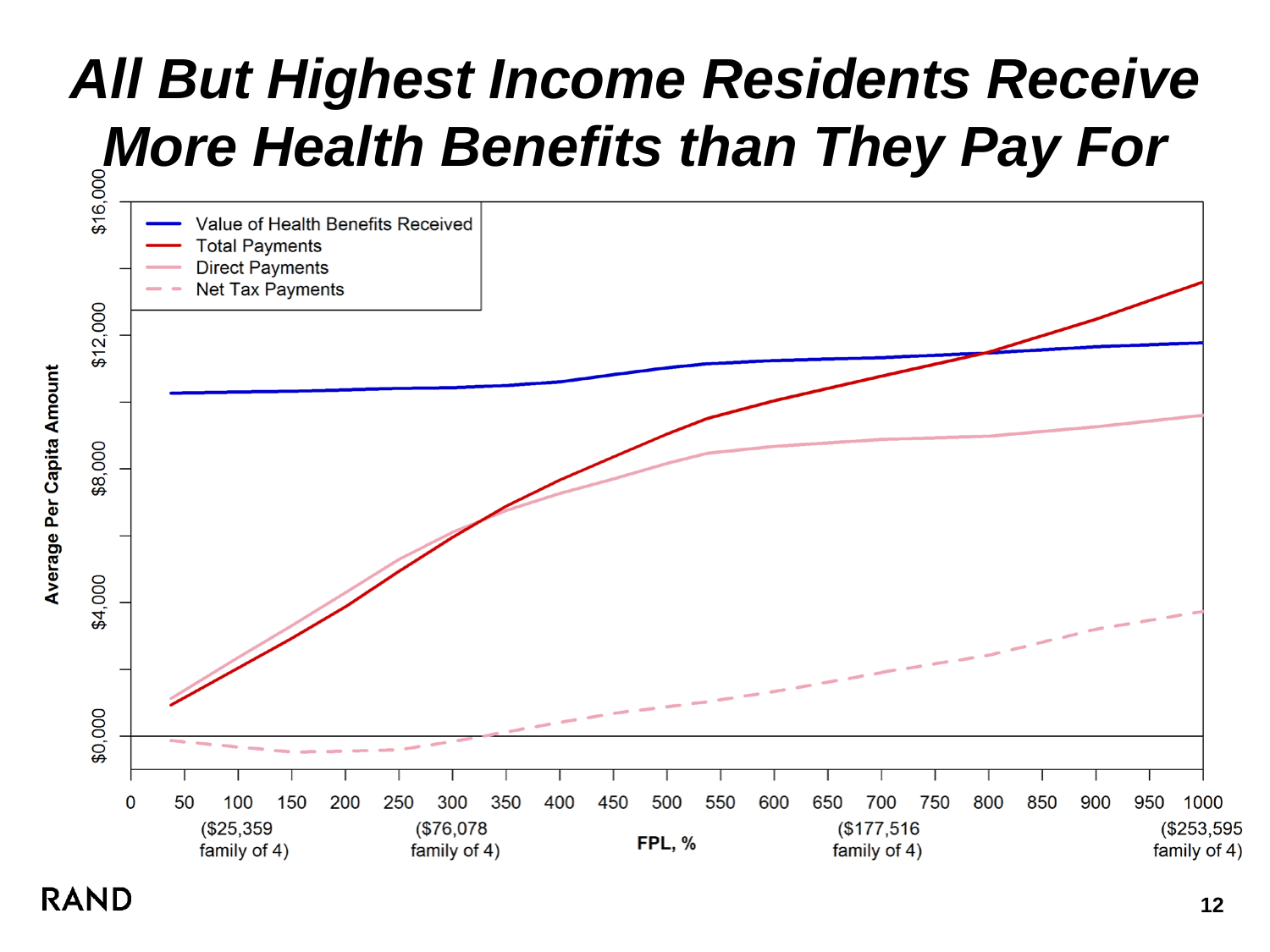# *Cross-Over Point is Lower When We Limit Analysis to Population Under Age 65*



**RAND** 

Average Per Capita Amount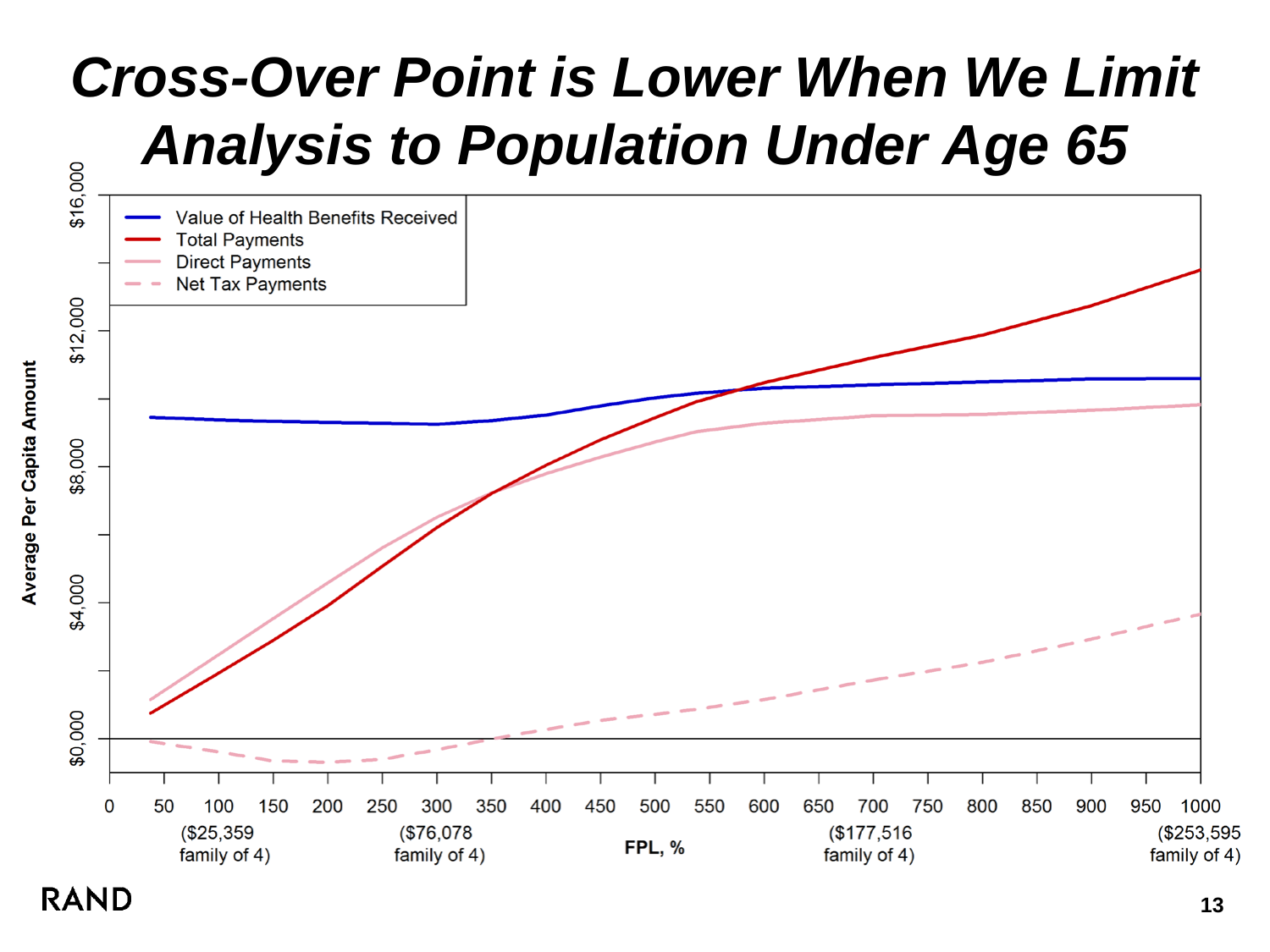#### *Example Cases: Payments Compared to Health Benefits Received, Different Types of People, 2017*

|                                         | <b>Payment</b><br>(P) | <b>Benefit</b><br>(B) | P/B  |
|-----------------------------------------|-----------------------|-----------------------|------|
| Single Parent, 2 Kids, Medicaid         | \$810                 | \$24,590              | 3%   |
| Family of 4 (Both Parents Work)         |                       |                       |      |
| \$35K-65K Total Compensation, Exchange  | \$7,730               | \$25,280              | 31%  |
| \$35K-65K Total Compensation, ESI       | \$14,960              | \$25,070              | 60%  |
| \$65K-100K Total Compensation, Exchange | \$22,710              | \$26,340              | 86%  |
| \$65K-100K Total Compensation, ESI      | \$19,440              | \$24,900              | 78%  |
| \$100K-125K Total Compensation, ESI     | \$22,920              | \$25,030              | 92%  |
| \$125K-250K Total Compensation, ESI     | \$26,250              | \$25,890              | 101% |
| Young Adult, Medicaid                   | \$1,050               | \$8,030               | 13%  |
| Young Adult, \$15K to \$30K, Exchange   | \$3690                | \$8,660               | 43%  |
| Young Adult, \$15K to \$30K, ESI        | \$6,870               | \$8,130               | 84%  |
| Medicare Couple, \$85-170K              | \$13,750              | \$24,420              | 56%  |
| Dual Eligible, 65+<br><b>TAIND</b>      | \$2,740               | \$30,500              | 9%   |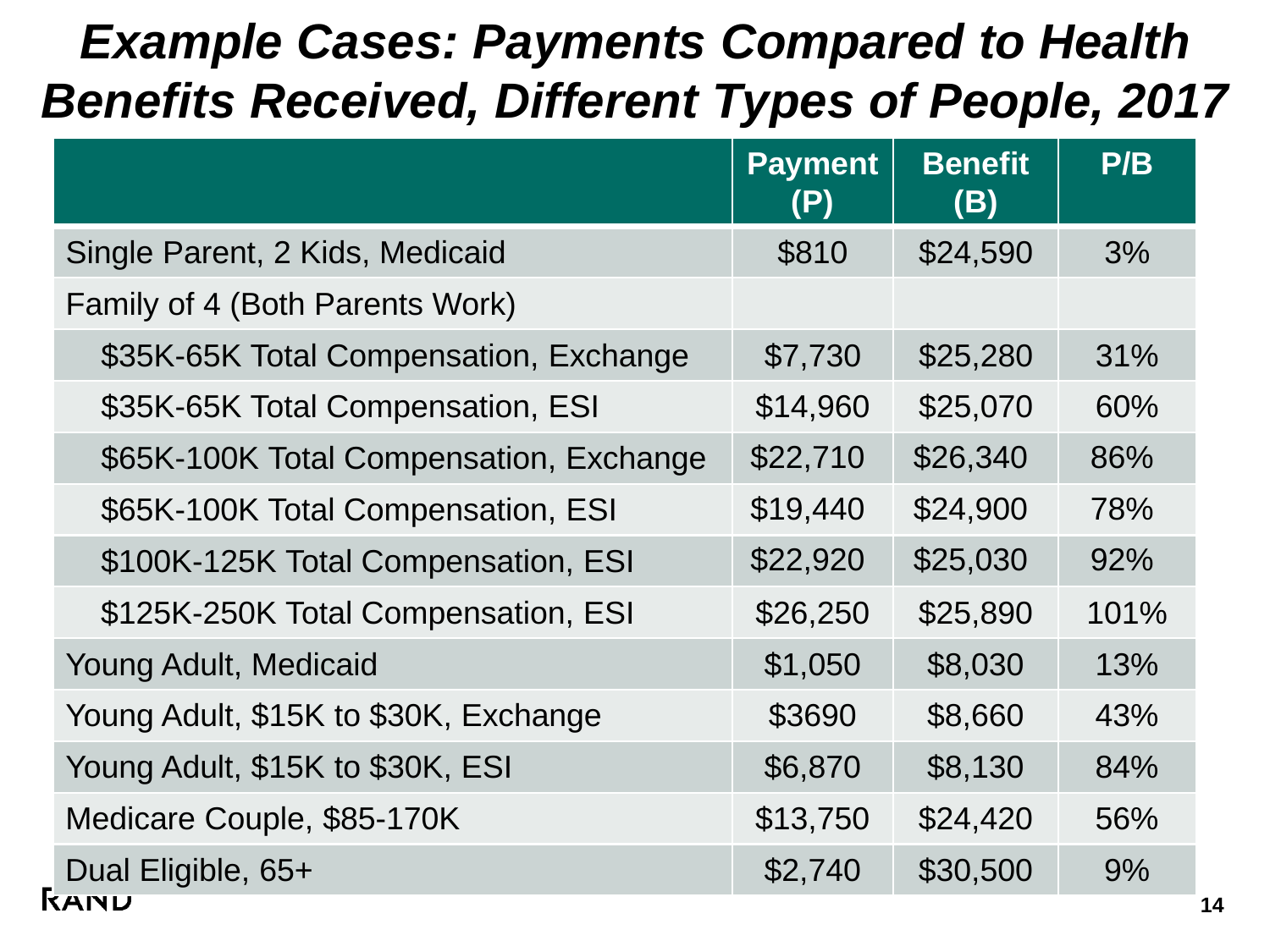### *Health-Related Payments as a Share of Income*

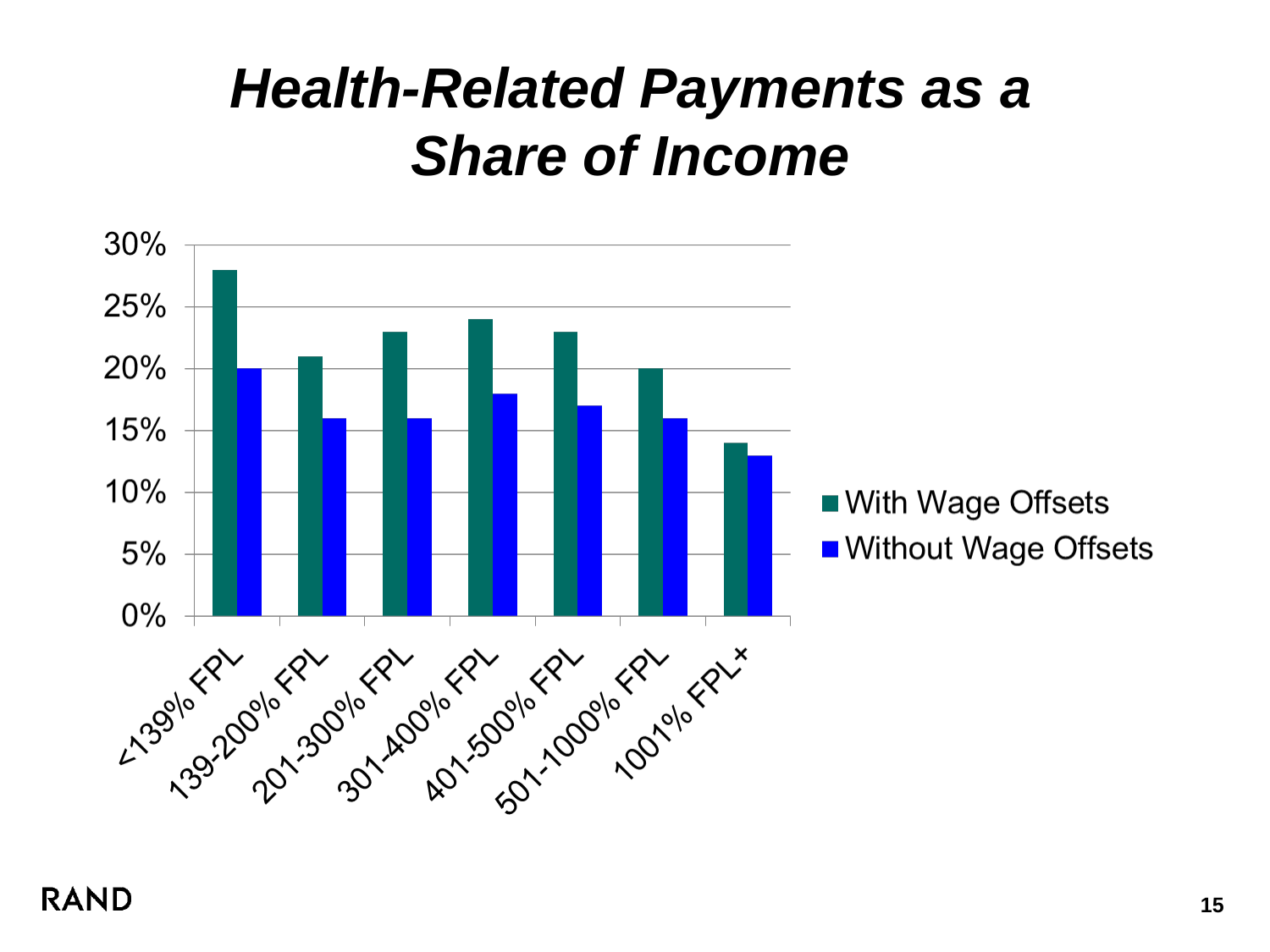# *Fraction Paying Less than 5 Percent or More than 20 Percent of Income Towards Health*